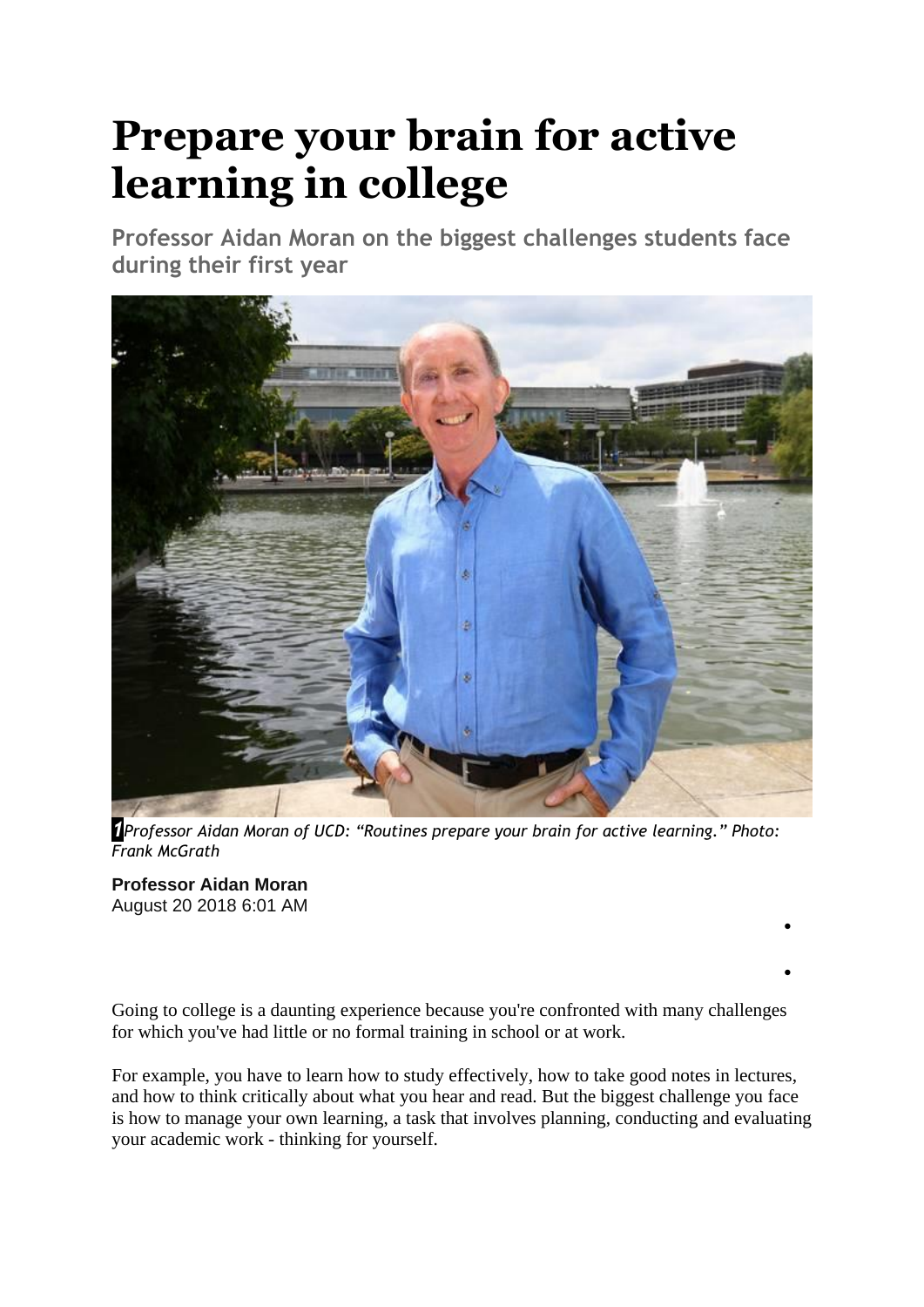To overcome this challenge, you have to become a driver (active learner) rather than a passenger. So, here are some 'driving lessons' in active learning.

### 1. Be curious: Ask questions before you read

'Studying' is not the same as reading - it's reading with a purpose: to get specific answers to specific questions. Asking questions has two big benefits. Firstly, it forces you to think critically about what you're reading because you have to distinguish between relevant and irrelevant information.

It's relevant if it helps to answer your question but irrelevant otherwise. Secondly, questioning improves your concentration because it gives your mind a specific target to focus on.

Lesson: If you don't have a question, you're not studying.

#### 2. Develop a learning routine: Study at the same time in the same place daily

Routines prepare your brain for active learning. So, try to study at the same time and in the same place every day. Study routines are valuable in two ways. Firstly, they train your mind to associate studying with a particular place and time. Secondly, they help you to overcome inertia.As the psychologist William James observed, it's easier to act your way into a feeling than to feel your way into action!

Lesson: Start studying whether you're in the mood or not.

#### 3. Study regularly but briefly - don't tax your concentration system

Study in blocks of time which don't exceed your concentration span: say, three blocks of 50 minutes each followed by a five-minute review period at the end. During this review, ask yourself: "What have I learned?" Summarising what you've learned in a few key points is a good test of how well you've understood what you've been reading.

Lesson: It pays to study regularly but briefly.

# 4. Keep your desk as tidy as possible - it's less distracting that way

We all prefer to work in tidy rather than cluttered environments. Therefore, try to keep your desk as a workplace not as a storage place. Otherwise, you'll end up distracting yourself.

Lesson: A neat environment will encourage you to return to your place of study, whereas an untidy mess will put you off studying.

# 5. Dump your highlighter pens! Use summary sheets instead

As you read your textbook or notes, make brief summaries on a sheet of paper of any information which seems relevant to your specific study questions. Avoid underlining and/or highlighting information in your books because these techniques don't condense what you're trying to learn. Also, as soon as you close your books, the underlined and highlighted text disappears.